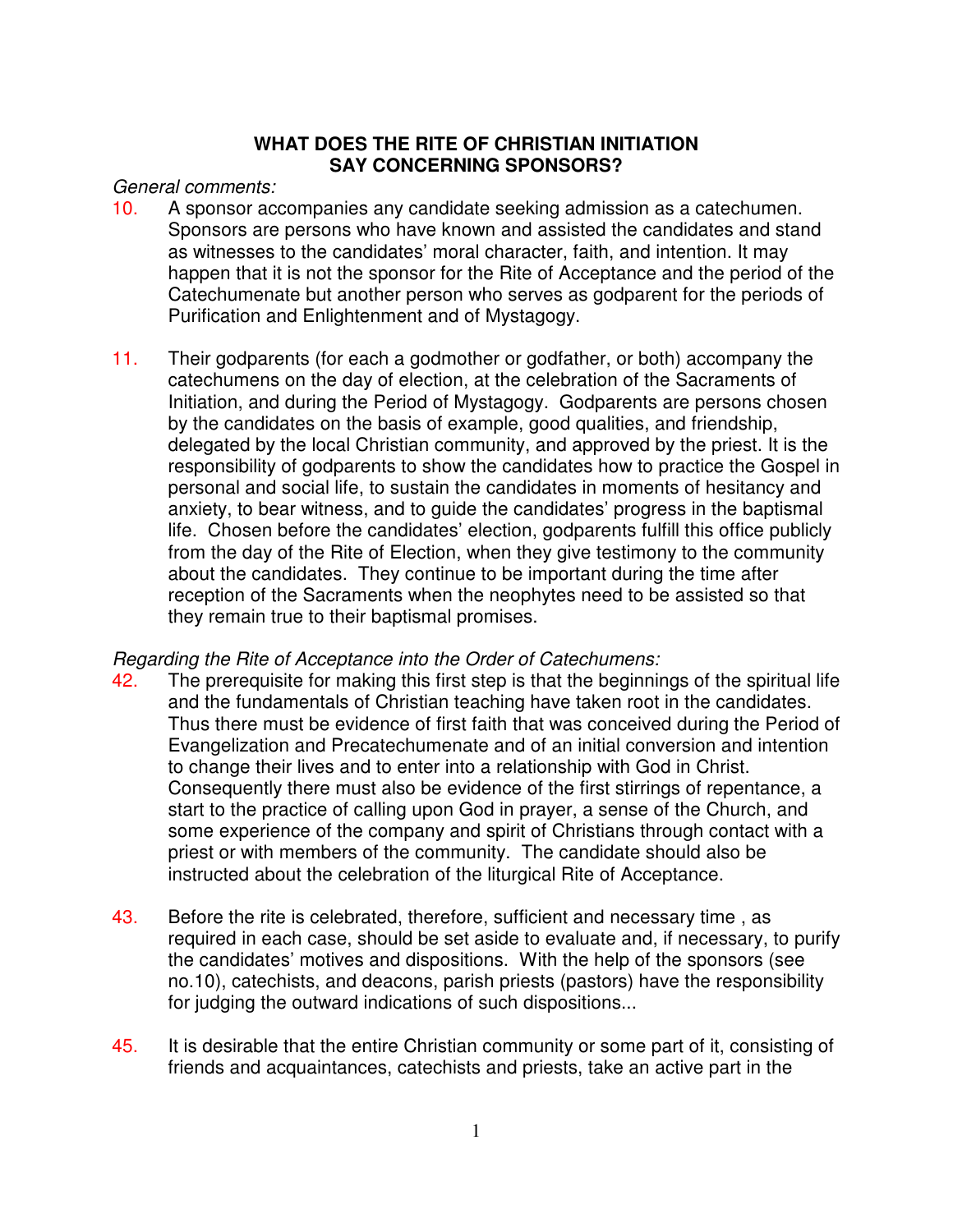celebration. The presiding celebrant is a priest or deacon. The sponsors should also attend in order to present to the Church the candidates they have brought.

46. After the celebration of the Rite of Acceptance, the names of the catechumens are to be duly inscribed in the register of catechumens, along with the names of the sponsors and the minister and the date and place of the celebration.

## Regarding the Period of the Catechumenate:

- 75. The Catechumenate is an extended period during which the candidates are given suitable pastoral formation and guidance, aimed at training them in the Christian life. In this way, the dispositions manifested at their acceptance into the catechumenate are brought to maturity. This is achieved in four ways.
	- 1. A suitable catechesis is provided by priests or deacons, or by catechists and others of the faithful, planned to be gradual and complete in its coverage, accommodated to the liturgical year, and solidly supported by celebrations of the word. This catechesis leads the catechumens not only to an appropriate acquaintance with dogma and precepts, but also to a profound sense of the mystery of salvation in which they desire to participate.
	- 2. As they become familiar with the Christian way of life and are helped by the example and support of sponsors, godparents and the entire Christian community, the catechumens learn to turn more readily to God in prayer, to bear witness to the faith, in all things to keep their hopes set on Christ, to follow supernatural inspiration in their deeds, and to practice love of neighbour, even at the cost of self-renunciation...
	- 3. The Church, like a mother, helps the catechumens on their journey by means of suitable liturgical rites, which purify the catechumens little by little and strengthen them with God's blessing. Celebrations of the Word of God are arranged for their benefit, and at Mass they may also take part in the Liturgy of the Word, thus better preparing themselves for their eventual participation in the Liturgy of the Eucharist. Ordinarily, however, when they are present in the assembly of the faithful they should be kindly dismissed before the Liturgy of the Eucharist begins...
	- 4. Since the Church's life is apostolic, catechumens should also learn how to work actively with others to spread the Gospel and build up the Church by the witness of their lives and by professing their faith.
- 80. During the Period of the Catechumenate, the catechumens should give thought to choosing the godparents who will present them to the Church on the day of their election.

Provision should also be made for the entire community involved in the formation of catechumens– priests, deacons, catechists, sponsors, godparents, friends and neighbours– to participate in some of the celebrations belonging to the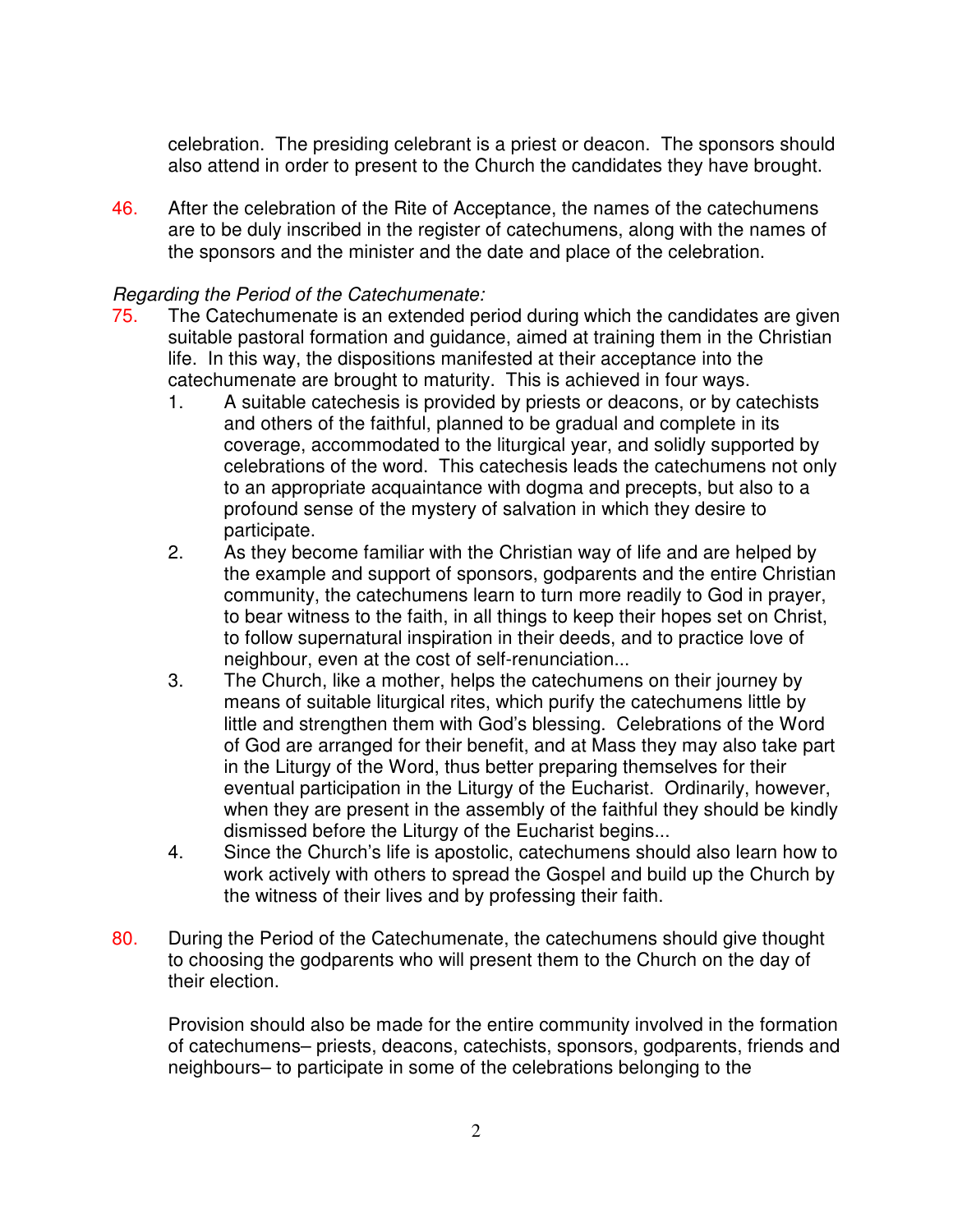catechumenate, including any of the optional "rites of passage" (nos. 98-104). Regarding the Rite of Election:

- 105. The second step in Christian Initiation is the liturgical rite called both Election and Enrolment of Names, which closes the period of the Catechumenate proper, that is, the lengthy period of formation of the catechumens' minds and hearts. The celebration of the Rite of Election, which usually coincides with the opening of Lent, also marks the beginning of the period of final, more intense preparation for the Sacraments of Initiation, during which the Elect will be encouraged to follow Christ with greater generosity.
- 106. At this second step, on the basis of the testimony of godparents and catechists and of the catechumens' reaffirmation of their intention, the Church judges their state of readiness and decides on their advancement toward the Sacraments of Initiation...
- 107. Before the Rite of Election is celebrated, the catechumens are expected to have undergone a conversion in mind and in action and to have developed a sufficient acquaintance with Christian teaching as well as a spirit of faith and charity. With deliberate will and enlightened faith they must have the intention to receive the Sacraments of the Church, a resolve they will express publicly in the actual celebration of the rite.
- 108. ... Before the Rite of Election, the bishop, priests, deacons, catechists, godparents, and the entire community, in accord with their respective responsibilities and in their own way, after considering the matter carefully, arrive at a judgment about the catechumens' state of formation and progress. After the election, they should surround the elect with prayer, so that the entire Church will accompany and lead them to encounter Christ.
- 110. Before the Rite of Election godparents are chosen by the catechumens; the choice should be made with the consent of the priest, and the persons chosen should, as far as possible, be approved for their role by the local community (see no.11). In the Rite of Election, the godparents exercise their ministry publicly for the first time. They are called by name at the beginning of the rite to come forward with the catechumens (no.117); they give testimony on behalf of the catechumens before the community (no.118); they may also write their names along with the catechumens in the Book of the Elect (no.119).

## Regarding the Period of Purification and Enlightenment:

125. ... For both the Elect and the local community, therefore, the Lenten Season is a time for spiritual recollection in preparation for the celebration of the Paschal Mystery.

Regarding the Period of Postbaptismal Catechesis or Mystagogy: